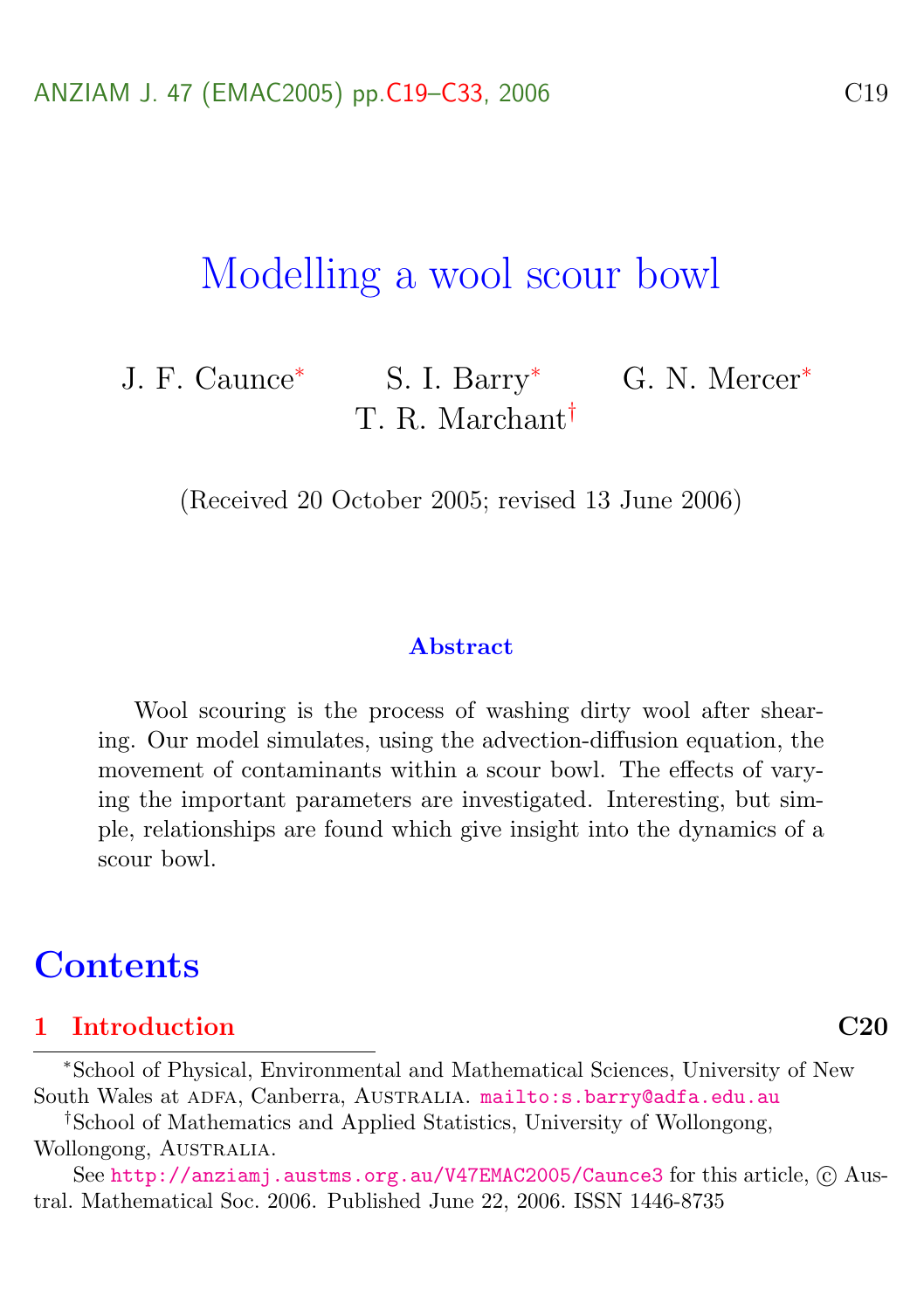| Contents | $\rm C20$ |
|----------|-----------|
|          |           |

| 2 Discretisation model | C24 |
|------------------------|-----|
| 3 Results              | C27 |
| 4 Conclusion           | C32 |
| <b>References</b>      | C32 |

# <span id="page-1-0"></span>1 Introduction

Wool scouring is the process of washing shorn wool to remove unwanted contaminants. These contaminants fall into three categories: suint, grease and dirt. Suint is water soluble and removed in the first bowl. Grease is removed with the aid of detergents. Insoluble dirt (dust, stones and vegetable matter) is removed from the wool through agitation.

The conventional wool scouring machine usually consists of two to four scour bowls and three rinse bowls. Figure [1](#page-2-0) shows a schematic of a scouring machine with three scour and three rinse bowls. Wool enters at the feed hopper at the left of the figure, travels through the scour and rinse bowls and leaves through the dryer. Water is transported from bowls  $6 \rightarrow 5 \rightarrow \cdots \rightarrow 1$ for efficiency. However, within each bowl, water flows in the same direction as the wool, hence the flow is not a classic 'separation' process. For example, in Figure [1](#page-2-0) the water in bowl 3 proceeds from left to right within the bowl before being pumped to the left of bowl 2.

Scour bowls are filled with a liquor primarily consisting of water, but also soaps, detergents and the contaminants that have been removed from the wool. The wool is driven as a saturated mat along the top of the bowl, by sets of harrows. Both the wool and water enter from the same side of the bowl. The agitation frees the dirt which settles down the bowl to a set of three to four settling tanks as shown in Figure [2.](#page-2-1) Periodically each tank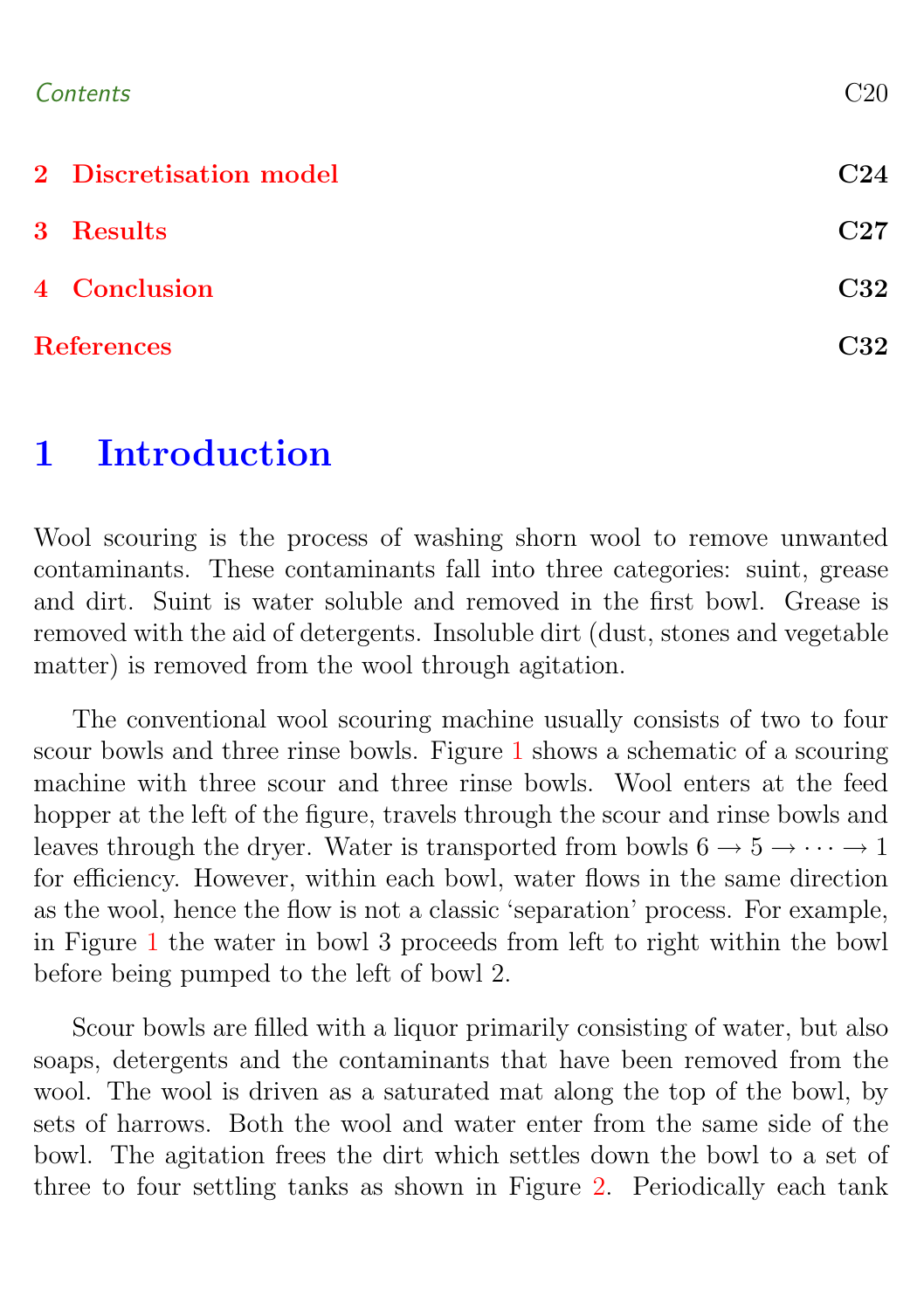### 1 Introduction C21



<span id="page-2-0"></span>FIGURE 1: The conventional scouring system



<span id="page-2-1"></span>Figure 2: The conventional scour bowl. With dots showing the discretisation points of the model and arrows showing the liquor flow.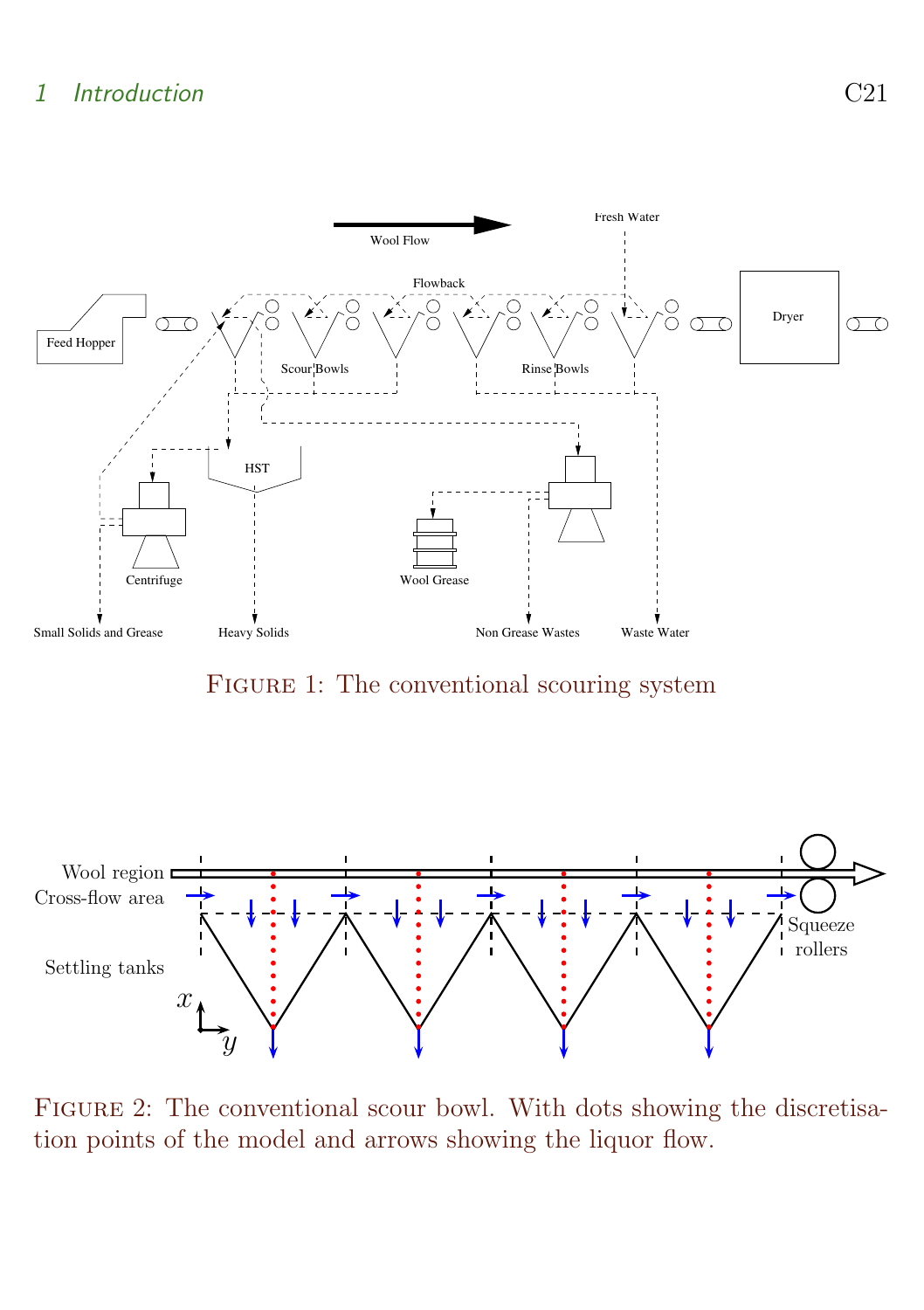### <span id="page-3-0"></span>1 Introduction C22

is drained to purge the collecting contaminants. The liquor is cleaned and recycled to the bowls. The purges occur according to a drainage pattern, that specifies a purge cycle for each tank, shown in Figure [3,](#page-4-1) where the time of purges are indicated by the peaks.

Grease is swollen by the detergents in the bowls, but most of the grease is removed at the squeeze rollers by the rush of water through the wool caused by the rollers. The grease rich liquor at the top of the bowls and the squeeze rollers is sent to a centrifuge where the grease is separated to be sold as lanolin.

Previous work has modelled the scouring system to find the average conditions of the whole system at steady state. These models treat each scour bowl or even the whole scouring machine as a single entity [\[3,](#page-14-0) [4\]](#page-14-1). The limitations of these models are that: they cannot find the state of the system at any time before it reaches steady state or explore the effect of the periodic drainage; and it is not possible to see how the contaminants move within each scour bowl. A study group report, [\[1\]](#page-13-2), briefly considered a time dependent model of a scour bowl compartmentalised into eight regions, but a more complete model is needed.

The aim of our model is to evaluate the flow of contaminants accurately enough to reflect the important features of the system, but be efficient enough to allow a computer simulation to run quickly. The scour bowl is not an exact system, many of the flows and parameters associated with the scour bowl are very variable, with some of the flows turbulent. Thus, fully three dimensional fully turbulent flow models, for example, would provide few useful results compared to simple models whilst taking far longer to compute. We believe that the simpler model developed in this paper allows a better understanding how contamination in wool is effected by operating parameters. For example, Figures [5–](#page-10-0)[7](#page-12-0) in the results section, show physical output of contamination in the wool versus the key operating parameters of wool and settling velocities.

Our model looks at only one scour bowl, rather than the entire scour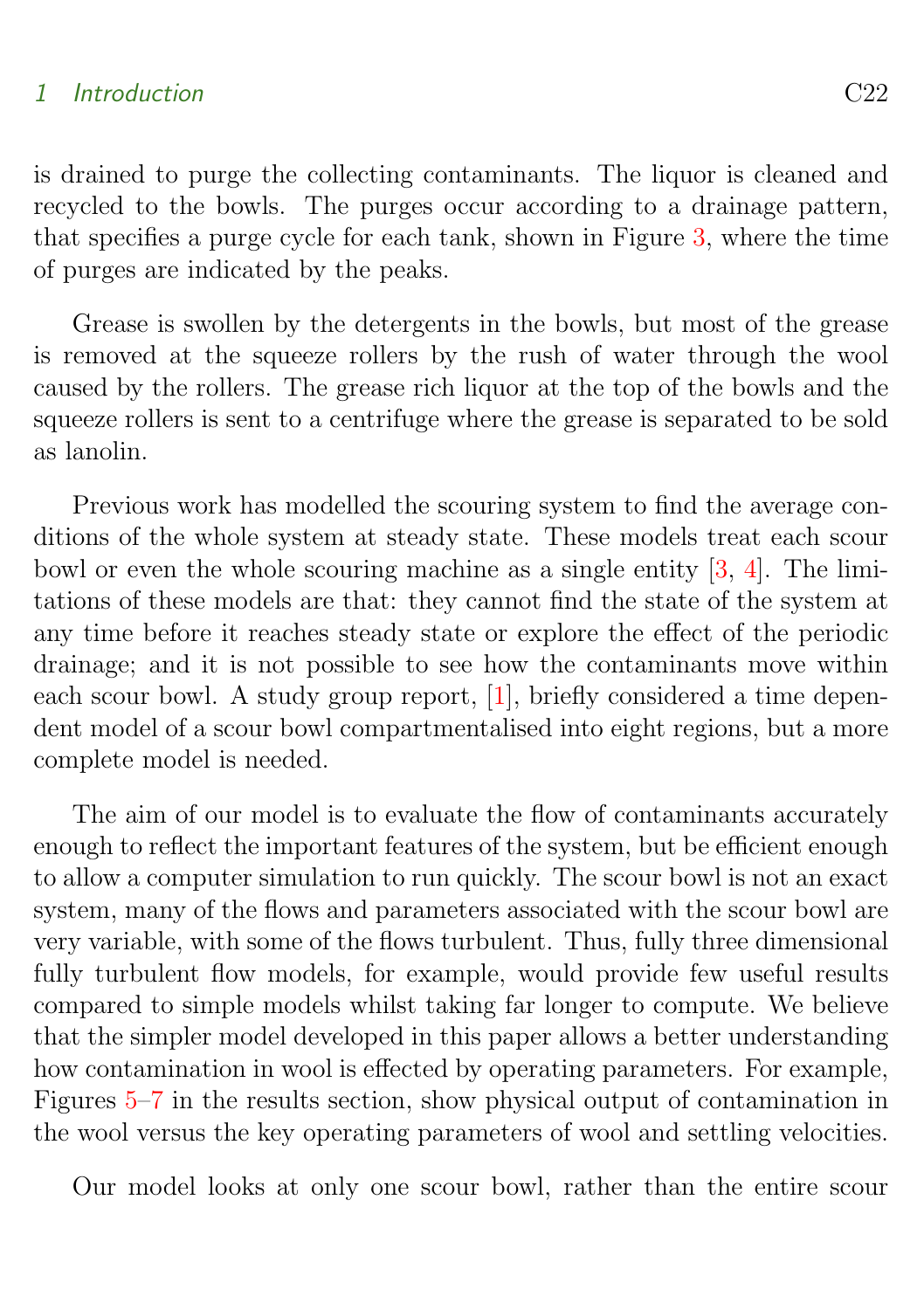<span id="page-4-2"></span>

 $t =$ time

<span id="page-4-1"></span>FIGURE 3: The purge cycles; the rate of drainage from each tank against time.

machine as in [\[3,](#page-14-0) [4\]](#page-14-1). Each bowl consists of four tanks separated into wool, cross-flow area and settling tank regions (Figure [2\)](#page-2-1). The model allows the variation of many of the important parameters, such as; wool velocity  $w_{\text{wool}}$ ; the initial contamination concentration of the wool  $c_{\text{in}}^w$ ; the input flow rate of liquor into the bowl  $q_{\text{in}}$ ; the concentration of input liquor  $c_{\text{in}}$ ; the particle settling velocity  $v_{\text{set}}$ ; and the drainage pattern, which specifies the purge cycles.

<span id="page-4-0"></span>This paper discusses first the mathematical model, then the numerical discretisation method, followed by results and conclusions.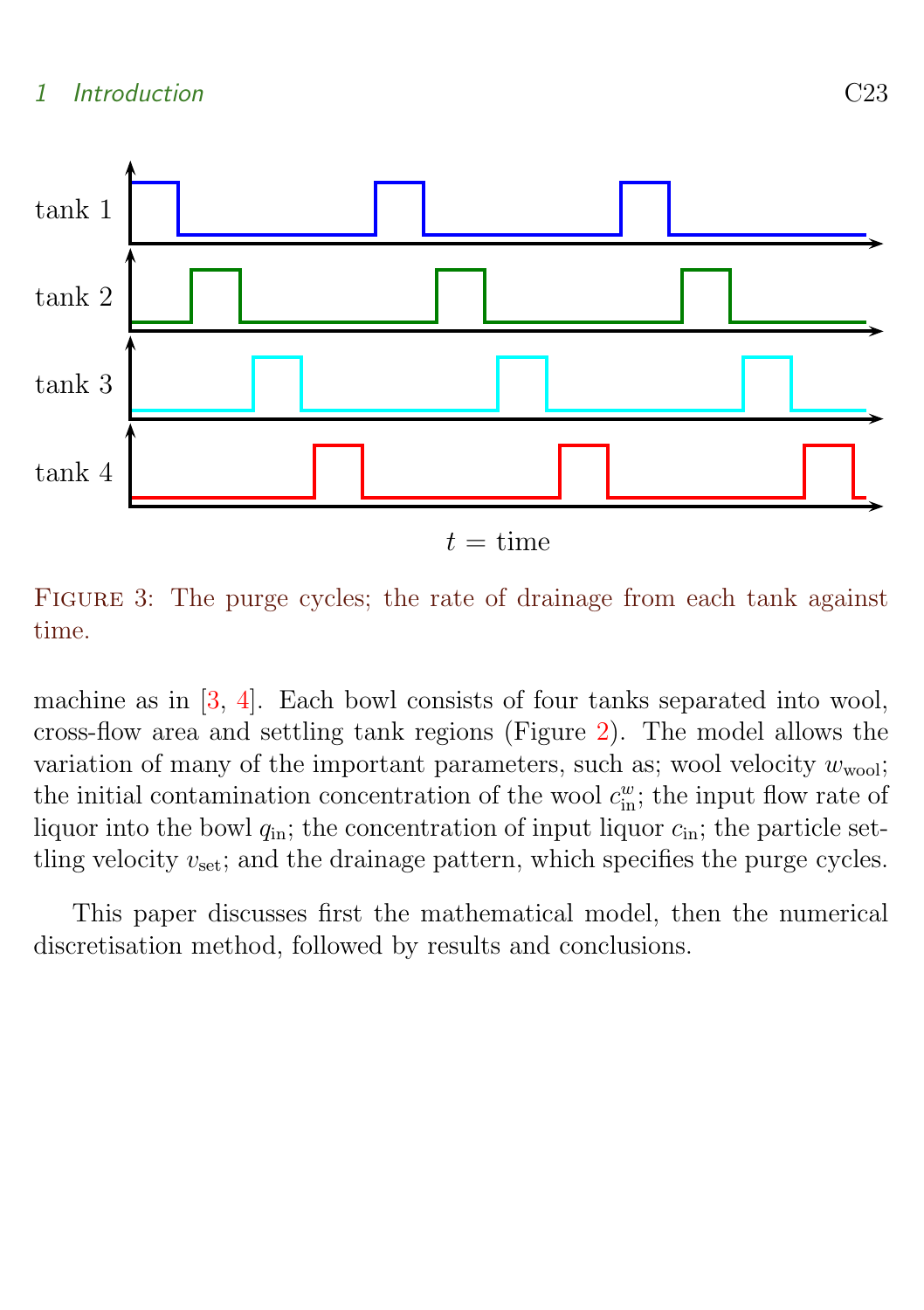### 1 Introduction C24

### 2 Discretisation model

The concentration of contaminants  $c(x, y, t)$  throughout the bowl with time t is modelled by the advection-diffusion equation

<span id="page-5-0"></span>
$$
\frac{\partial c}{\partial t} = D\left(\frac{\partial^2 c}{\partial x^2} + \frac{\partial^2 c}{\partial y^2}\right) - \frac{\partial}{\partial x}(vc) - \frac{\partial}{\partial y}(wc),\tag{1}
$$

where v is vertical velocity and  $w$  is the horizontal velocity of the contaminants and  $D$  is a small constant diffusion term that reflects not only pure diffusion, but also some realistic mixing within the fluid due to the harrows.

Numerical finite differences are used to discretise the scour bowl into finite points, shown in Figure [2.](#page-2-1) Each point represents the concentration of contamination in a region around it for the width of the tank. The  $x$  discretisation width  $\Delta x$  is decided by balancing the conflicting aspects of accuracy and calculation time. As there is one column of points in each tank, the  $y$  discretisation width  $\Delta y$  is rather crude. It is assumed the diffusion term  $D\frac{\partial^2 c}{\partial y^2}$  $\partial y^2$ in equation [\(1\)](#page-5-0) is negligible, given the length scales  $\Delta y$ , as the effect of horizontal advection  $w \frac{\partial c}{\partial y}$  is far greater than diffusion. For simplicity,

$$
c_{j,i}^k = c(j\Delta x, i\Delta y, k\Delta t)
$$
\n(2)

is used to denote the contamination at each discretised point, and similarly for other variables.

Before the advection-diffusion equation is solved, the velocities v and w need to be found for all times. The vertical velocity v takes into account both the flow rate of the liquor and the settling velocity of the contamination  $v_{\text{set}}$ . The vertical velocity at a particular height is calculated by dividing the drainage flow rate  $d_i^k$  by the cross-sectional area  $A_j$  of the tank at that height, to find the flow's velocity, and adding the settling velocity:

$$
v_{j,i}^k = \frac{d_i^k}{A_j} + v_{\text{set}}.
$$
\n
$$
(3)
$$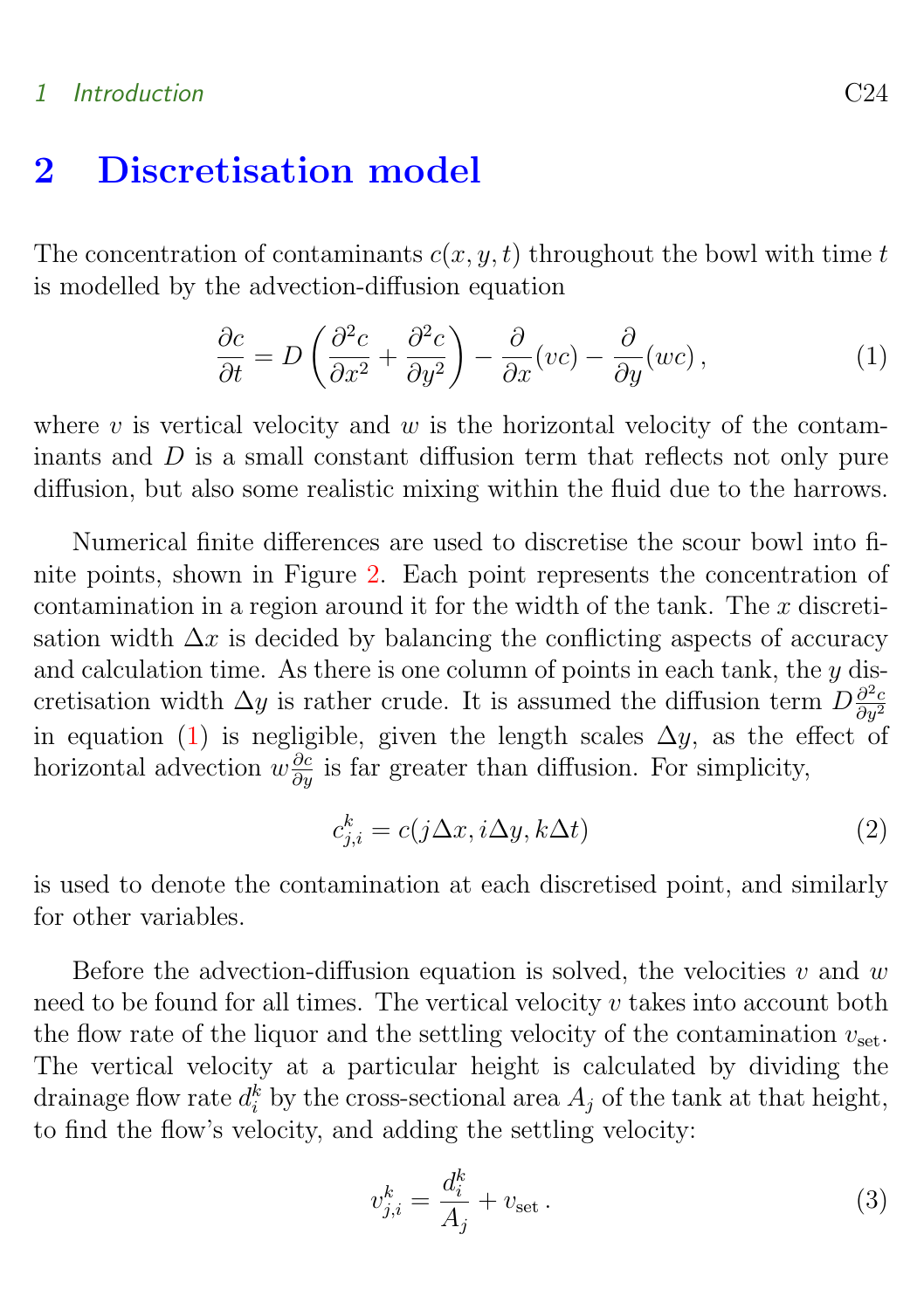#### 2 Discretisation model C<sub>25</sub> C<sub>25</sub> C<sub>25</sub> C<sub>25</sub> C<sub>25</sub> C<sub>25</sub> C<sub>25</sub>

The horizontal flow rates through the cross flow area,  $q_{i,i+1}$  from tank i to  $i+1$ 1, must be calculated given a known input flow rate  $q_{\text{in}}$  and the known rates of drainage  $d_i^k$ . The flow rates are found by the simultaneous solving of a set of conservation of mass equations, one for each tank. For a bowl of four tanks the four equations are

$$
q_{\rm in} - q_{12} - d_1 = 0, \qquad q_{12} - q_{23} - d_2 = 0, \tag{4}
$$

$$
q_{23} - q_{34} - d_3 = 0, \qquad q_{34} - q_{\text{out}} - d_4 = 0, \tag{5}
$$

where  $q_{\text{out}}$  is the unknown output flow rate from tank 4. Once the flow rates are known the horizontal velocities are found by dividing by the horizontal cross-sectional area of the cross-flow area B

$$
w_{j,i}^k = \frac{q_{i,i+1}}{B} \,. \tag{6}
$$

To solve this system satisfactorily, the bowl is divided into three regions, the wool region, cross-flow area and the settling tanks. The regions in each tank are solved with a slightly different numerical method.

In the settling tank region there is no flow in the  $y$  direction, so, for a rectangular settling tank, the advection-diffusion equation simplifies to

$$
\frac{\partial c}{\partial t} = D \frac{\partial^2 c}{\partial x^2} - \frac{\partial}{\partial x} (vc) \,. \tag{7}
$$

However, in a more realistic pyramid shaped tank, the concentration of contamination increases as the the cross-sectional area decreases down the tank. An area-weighted advection-diffusion equation, which takes into account the shape of the tank is

$$
\frac{\partial c}{\partial t} = D \frac{\partial^2 c}{\partial x^2} + \frac{A'}{A} D \frac{\partial c}{\partial x} - \frac{A'}{A} vc - v \frac{\partial c}{\partial x},\tag{8}
$$

where A is the cross-sectional area of the tank at height x and  $A'$  is its derivative.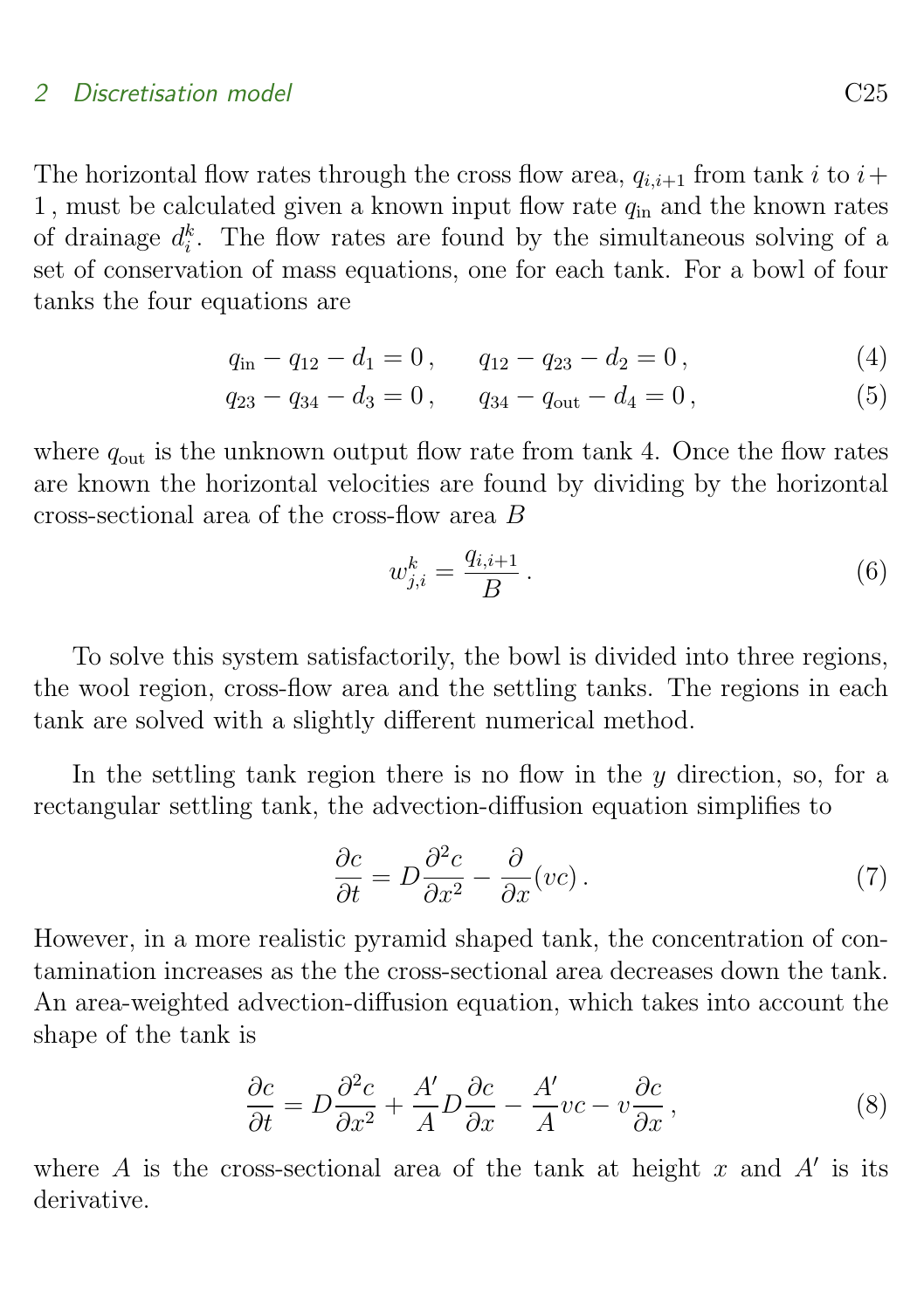#### 2 Discretisation model C<sub>26</sub> C<sub>26</sub> C<sub>26</sub> C<sub>26</sub> C<sub>26</sub> C<sub>26</sub> C<sub>26</sub>

The boundary condition at the top of the region is simply the continuous contamination flow down from the cross-flow area. The boundary condition at the bottom depends on the drainage regime in the tank. At times when there is no drainage occurring from the tank, the no flux boundary condition is

$$
D\frac{\partial c}{\partial x} - vc = 0.
$$
 (9)

At other times, when drainage does occur, the boundary condition  $\frac{\partial c}{\partial x} = 0$ allows contamination to advect unhindered through the bottom.

Tests were run on the accuracy of second to fifth order finite difference schemes for the settling tanks, comparing results with simple exact solutions. A fourth order scheme was chosen because it gives a satisfactory degree of accuracy at the bottom boundary and is not too computationally intensive.

The cross-flow area is the region of the scour bowl between the wool and the settling bowls. In this region the scour liquor flows both horizontally from tank to tank and vertically down from the wool and into the settling tanks as they drain, so the full two dimensional advection-diffusion equation is used, as in equation [\(1\)](#page-5-0). The equation is easiest to solve in this region because it has no complicated boundary conditions, so it can be numerically approximated with first order finite difference methods for time and y-space and a second order method for  $x$ -space. The boundary conditions on the top and bottom are obtained by continuity with the settling tank region and the wool region. The boundary condition at  $y = 0$  is

$$
c(x,0,t) = c_{\rm in} \tag{10}
$$

where  $c_{\rm in}$  is the concentration of contamination of the input flow into the cross-flow area. As there is only a first order derivative in y,  $\partial c/\partial y$ , the first order finite difference method used in y-space means no boundary condition is required at the end of the bowl.

Unlike the rest of the bowl which is discretised into points  $\Delta x$  apart, the wool is represented by a single point in each tank. This is reasonable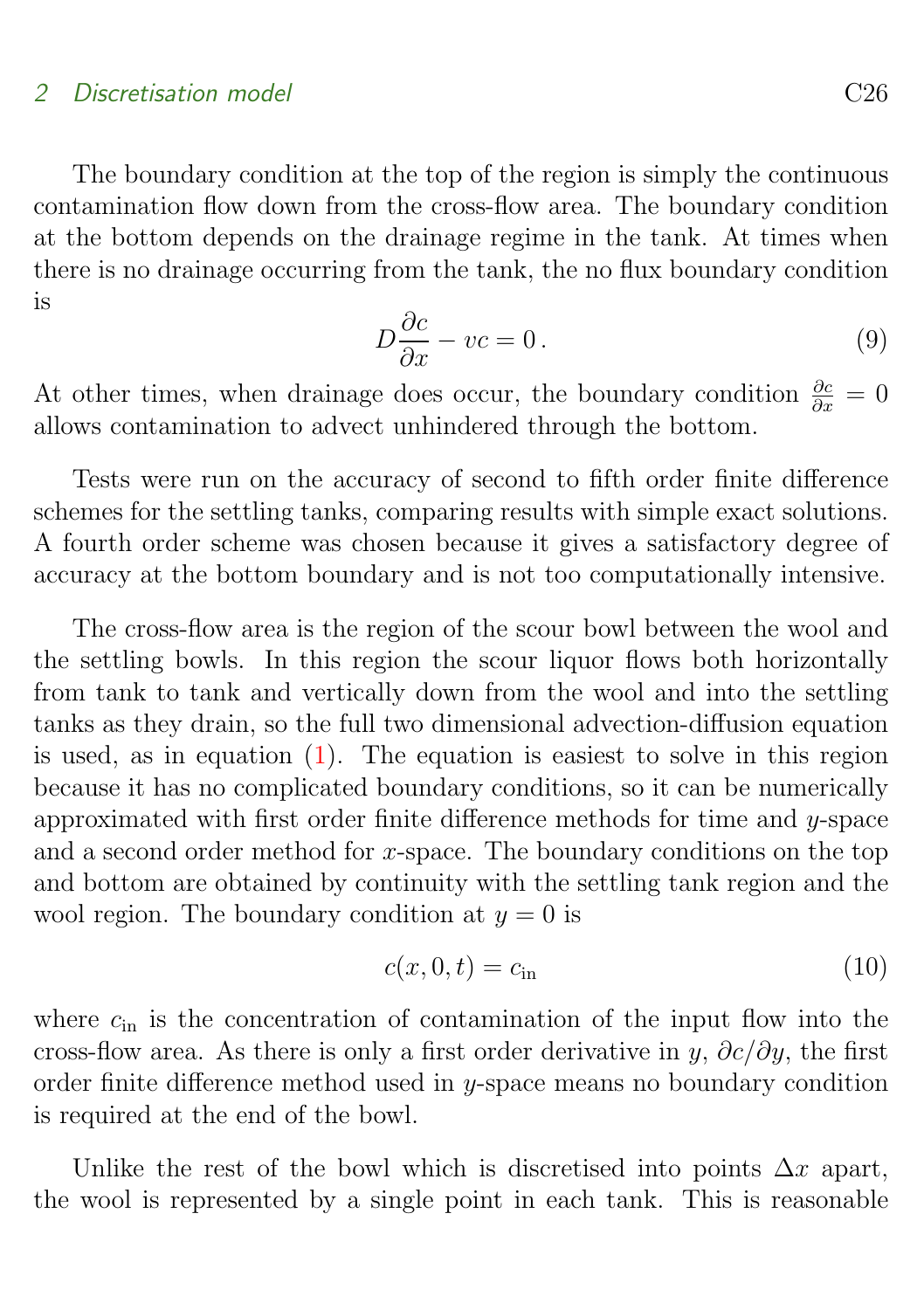### 2 Discretisation model C27

because the wool region is well mixed by the action of the harrows. This also makes the no-flux boundary condition on top of the wool easier to apply; with the same discretisation as the rest of the bowl, this region would have required a more accurate and computationally intensive method than has been used. The governing equation for the wool region is a simple mass balance of incoming and outgoing contamination,

$$
\frac{\partial c}{\partial t} = -\frac{F(0, y)}{H} - \frac{w_{\text{wool}}}{\Delta y} (c(x, i\Delta y) - c(x, 0)),\tag{11}
$$

where  $H$  is the height of the wool, and

<span id="page-8-1"></span>
$$
F(x, y) = D\frac{\partial c}{\partial x} - v(x, y)c(x, y)
$$

represents the flux of contamination between the wool and the scour liquor. In the finite difference scheme, equation [\(11\)](#page-8-1) becomes

$$
c_{n,i}^{k+1} = \frac{w_{\text{wood}}\Delta t}{\Delta y} c_{n,i-1}^k + \left(1 - \frac{w_{\text{wood}}\Delta t}{\Delta y}\right) c_{n,i}^k - \frac{\Delta t}{H} F_{n,i}^k. \tag{12}
$$

The only boundary condition is at the beginning of the wool to set the contamination of the incoming wool.

Various values of  $\Delta x$ ,  $\Delta t$  are used to generate results, with these terms modified to maximise convergence and minimise iteration time depending on the parameter values.

## <span id="page-8-0"></span>3 Results

Figure [4](#page-9-0) illustrates the typical results the model generates, showing concentration of contamination  $c$  in the first tank versus time  $t$ . These results are, as indicated by the schematic beside the graph, of the concentration at the bottom of a rectangular shaped tank. The three lines represent simulations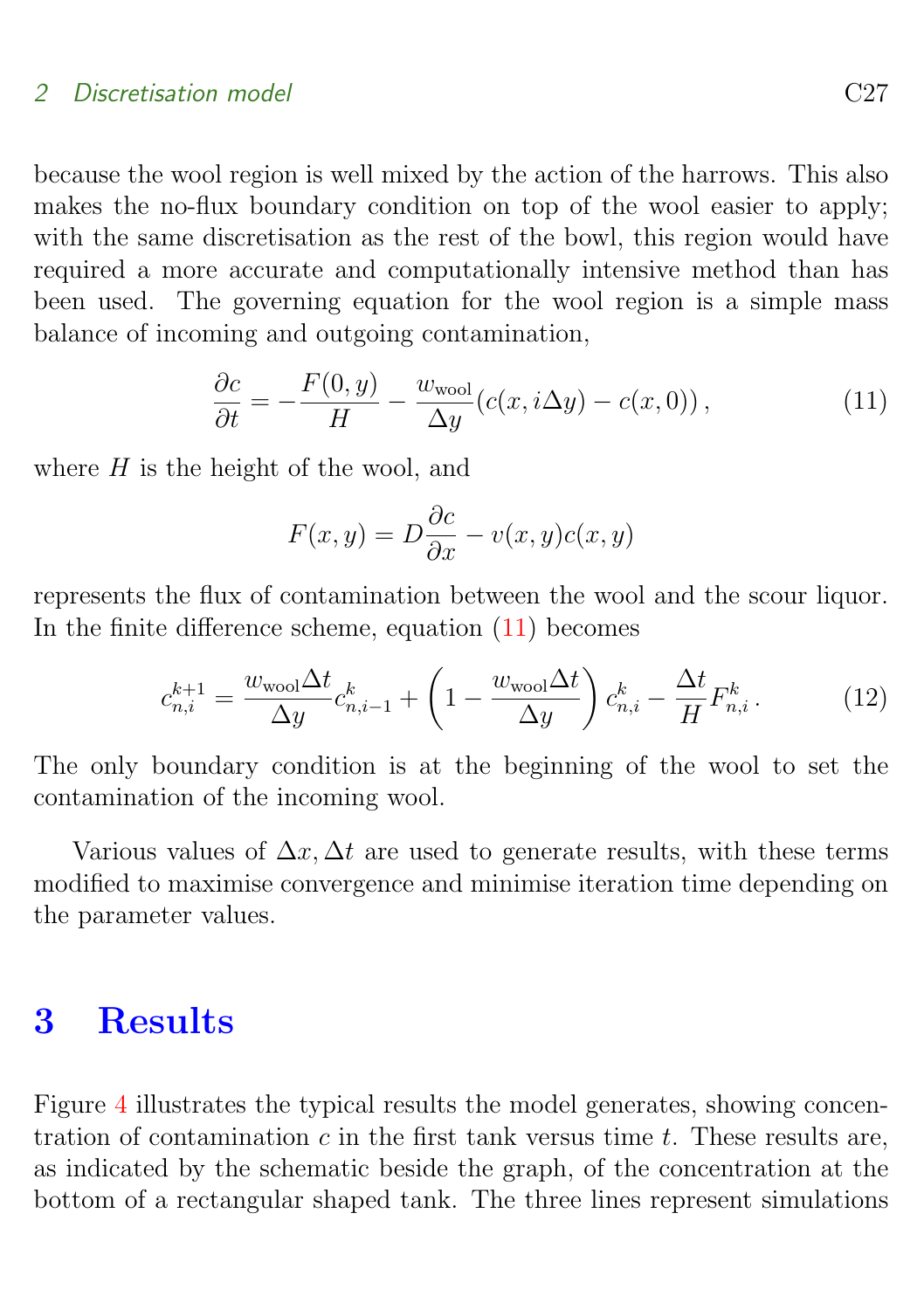

<span id="page-9-0"></span>Figure 4: The build up of contamination at the bottom of the first tank with three different purge cycles.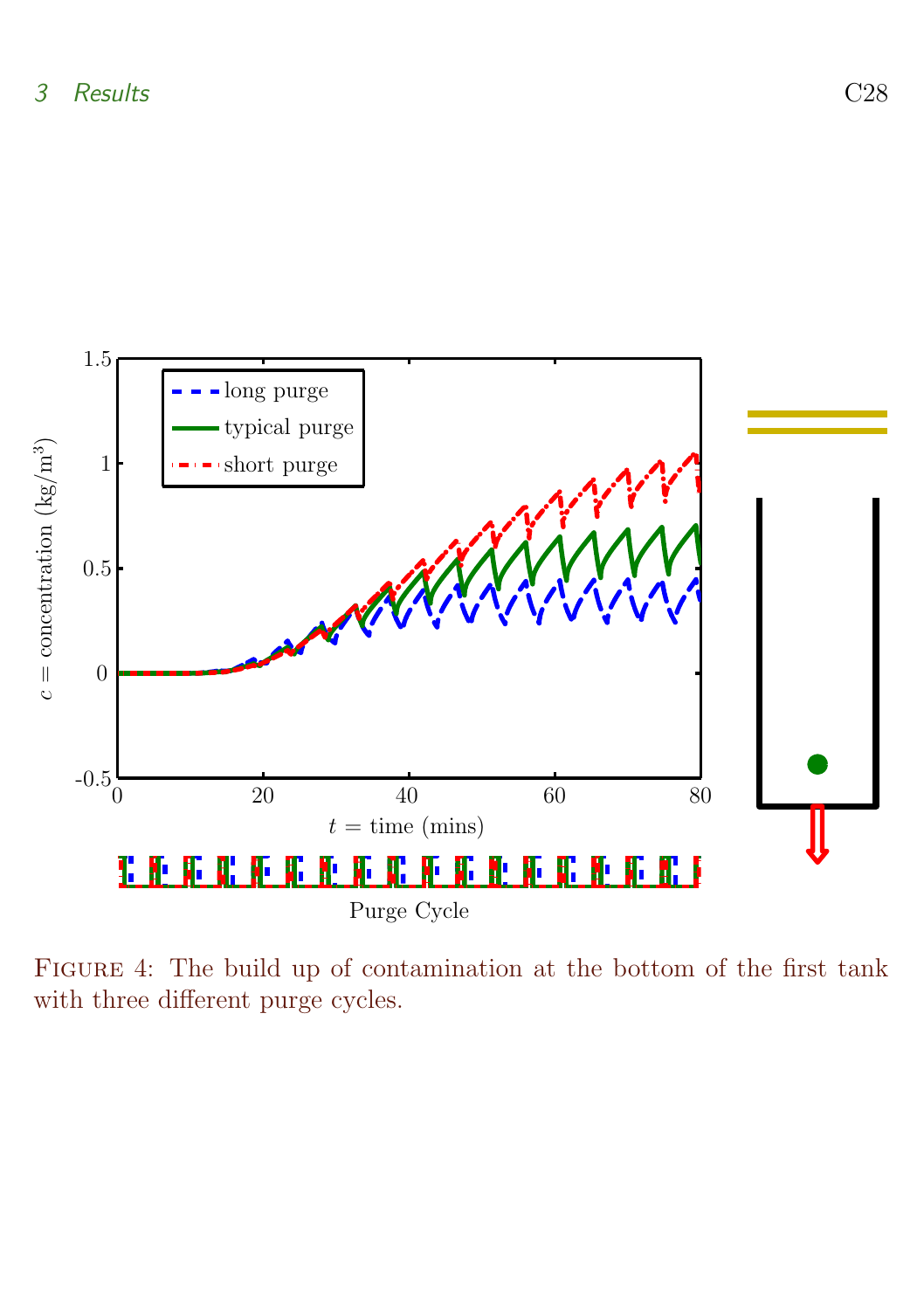

<span id="page-10-0"></span>Figure 5: The effect of wool velocity on the contamination of the wool in the first tank at steady state.

of three different purge cycles. In these simulations the tank begins clean of contamination at time  $t = 0$ , but with increasing time contamination settles down the bowl and concentration builds up, eventually reaching a quasi steady state. This is particularly clear in the simulation with the longest purge. The purge cycle for each simulation is shown beneath the graph and the effect of each purge can be seen as sharp decreases in contamination, as contaminants are flushed out. In the simulations, the more of the purge cycle that is spent purging, the lower the accumulated contamination in the tank.

Often, only the steady state concentration in a simulation is important, not what happens beforehand or the effect of the drainage pattern. To find the steady state concentration, a simulation is run until steady state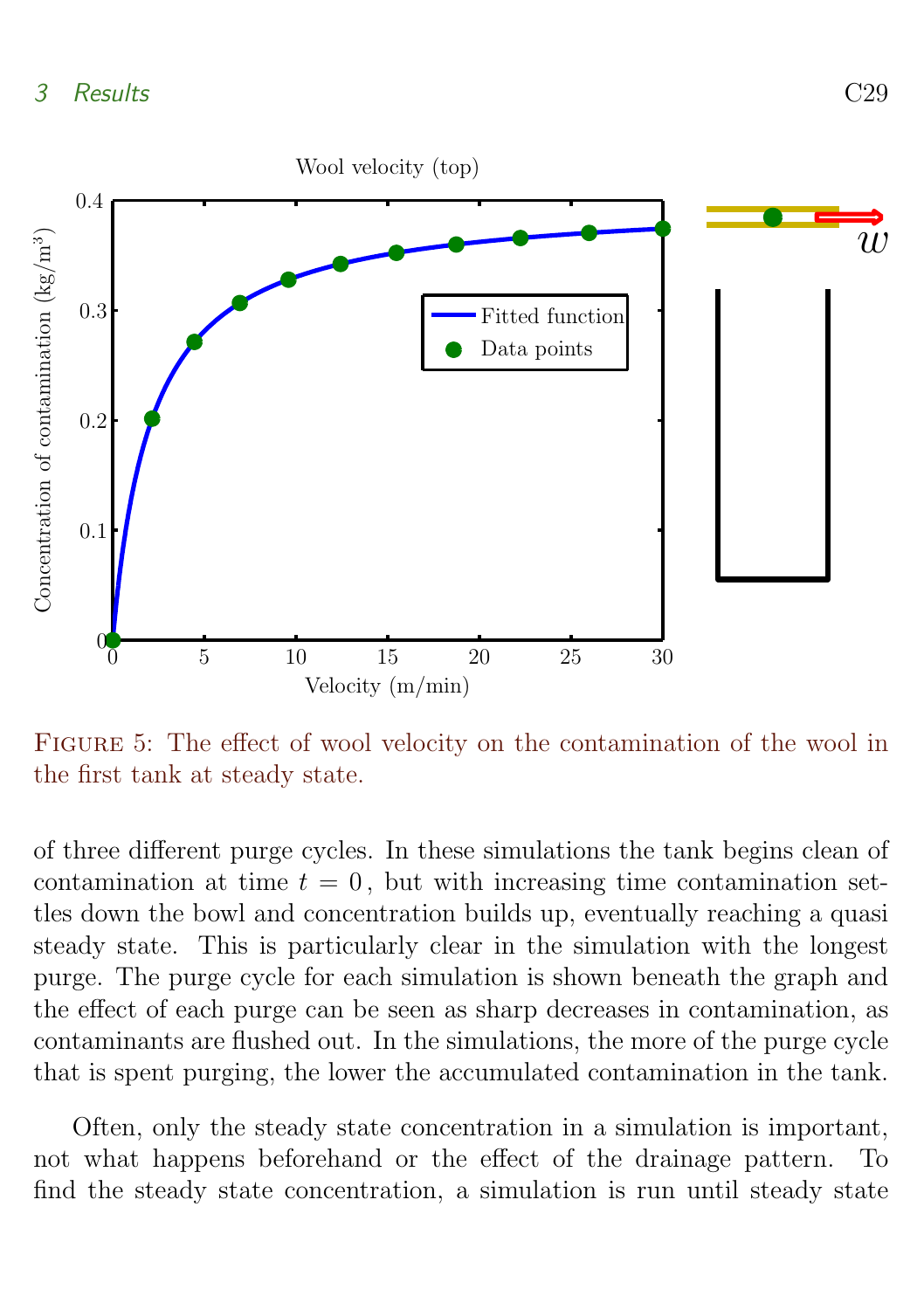

<span id="page-11-0"></span>FIGURE 6: The effect of settling velocity of the contamination at the bottom of the four tanks at steady state.

is reached and then averaged over the last purge cycle. This is especially useful when assessing the effect of varying the parameters. Figure [5](#page-10-0) shows the steady state concentrations in the wool region as the velocity of the wool  $w_{\text{wool}}$  is varied, with data from eleven simulations. At  $w_{\text{wool}} = 0$ , the contamination is zero as the wool is stationary and will eventually be completely cleaned. At the other extreme, as  $w_{\text{wool}} \rightarrow \infty$ , the wool is moving so fast that none of the contamination is cleaned and the contamination in the wool remains at the boundary condition, in this case  $c = 0.4$ .

Figure [6](#page-11-0) illustrates the effect of varying particle settling velocity, showing the concentration at the bottom of each of the four tanks against settling velocity  $v_{\text{set}}$ . The fitted functions are best fit quadratics. Slower settling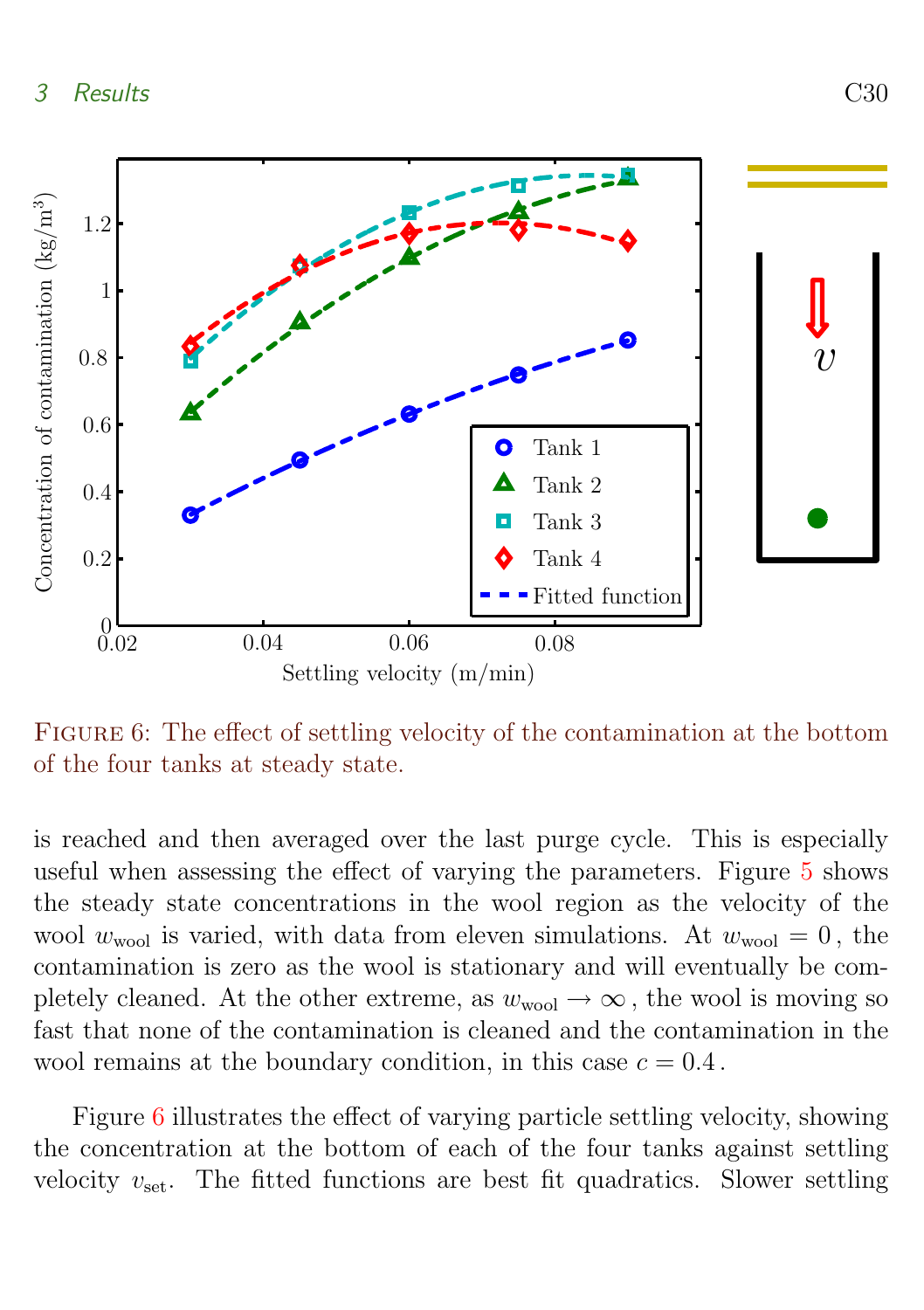

<span id="page-12-0"></span>Distance along the bowl (m)

FIGURE 7: The contamination at the bottom of the bowl at steady state for different settling velocities.

particles are carried along by the cross-flow and settle in later tanks, while faster settling particles move quickly into the earlier tanks. So, each settling tank collects particles that settle at a particular speed more than others. For example, in tank four the optimal velocity is about 0.07 m/min. Figure [7](#page-12-0) shows the same data as Figure [6,](#page-11-0) but arranged as concentration against distance along the bowl for different settling velocities. For all the velocities shown, the particles preferentially settle to one distance along the bowl and their concentration decays on either side. Particle settling velocity is linked to particle size, so Figure [6](#page-11-0) could be seen as representing the distribution of particle sizes collected in each tank, assuming there is an equal amount of each particle size in the wool.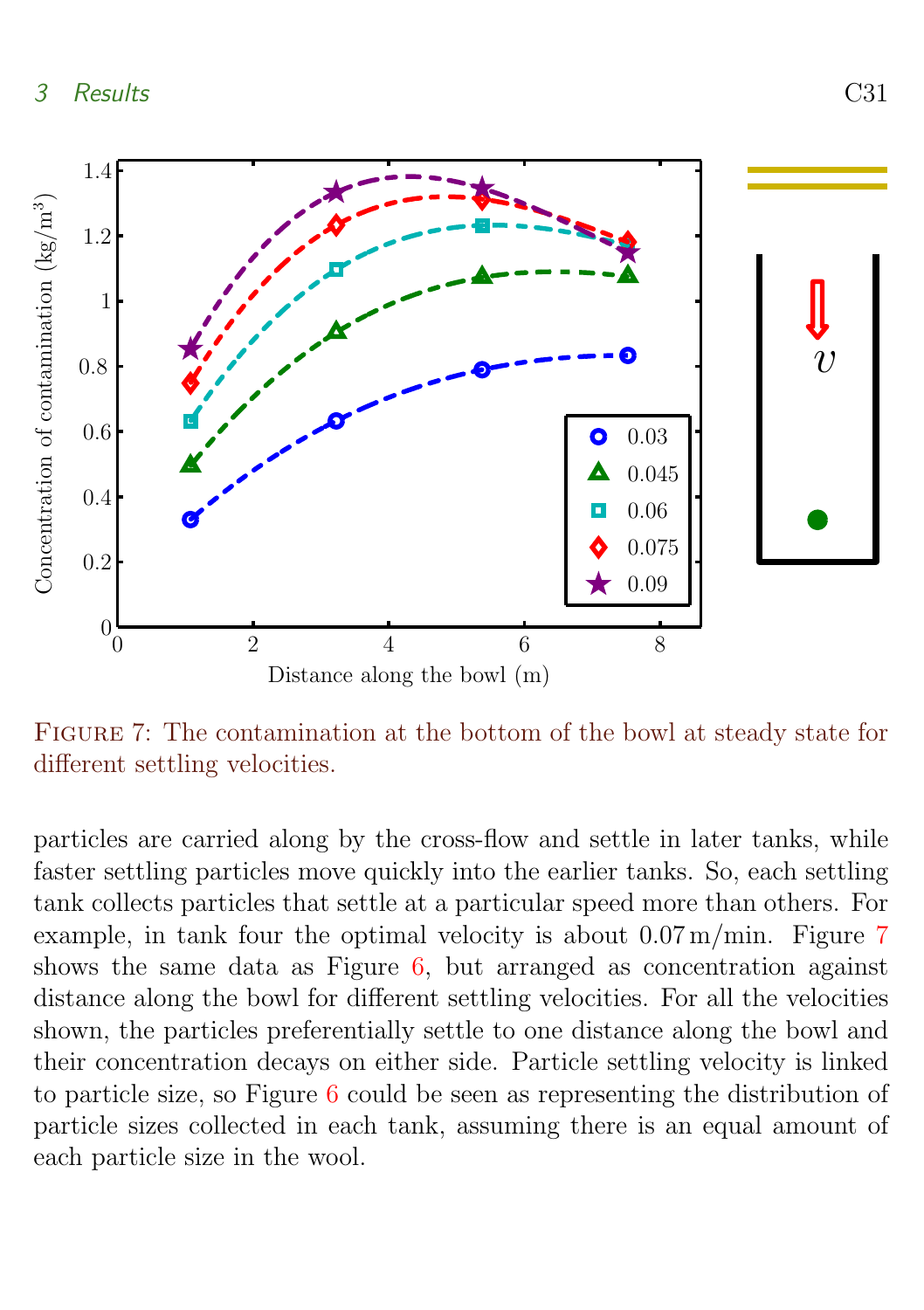### <span id="page-13-4"></span>3 Results C32

Some of the results from this model can be compared with another simple model of the wool in the scour bowl discussed in [\[2\]](#page-13-3).

## <span id="page-13-1"></span>4 Conclusion

The movement of contamination, especially dirt, in a wool scour bowl can be modelled using discretised advection-diffusion equations, so as to give time dependent results, revealing, for the first time, how contamination builds up in the tanks and the effect of the drainage pattern. The steady state results show the relationships between the variable parameters and contamination in each tank and at different heights in the bowl. In particular, the relationship between particle settling velocity and contamination at the bottom of the tanks reveals the distribution of particle sizes that collect in each tank, which could be used to set appropriate operating parameters for wools containing different sized contaminants. The relatively complex model has revealed some simple relationships between the operating parameters of the scour machine and contamination throughout the wool and scour bowl.

# **References**

- <span id="page-13-2"></span><span id="page-13-0"></span>[1] S. I. Barry, T. R. Marchant and G. N. Mercer. Grease recovery and dirt removal in wool scouring. Mathematics in Industry Study Group, Proceedings, ed: J. Hewitt and K. White, 2002. [C22](#page-3-0)
- <span id="page-13-3"></span>[2] J. F. Caunce, S. I. Barry, and G. N. Mercer. A simple mathematical model of wool scouring. In Andrew Stacey, Bill Blyth, John Shepherd, and A. J. Roberts, editors, Proceedings of the 7th Biennial Engineering Mathematics and Applications Conference, EMAC-2005, volume 47 of ANZIAM J., pages C34–C47, June 2006.